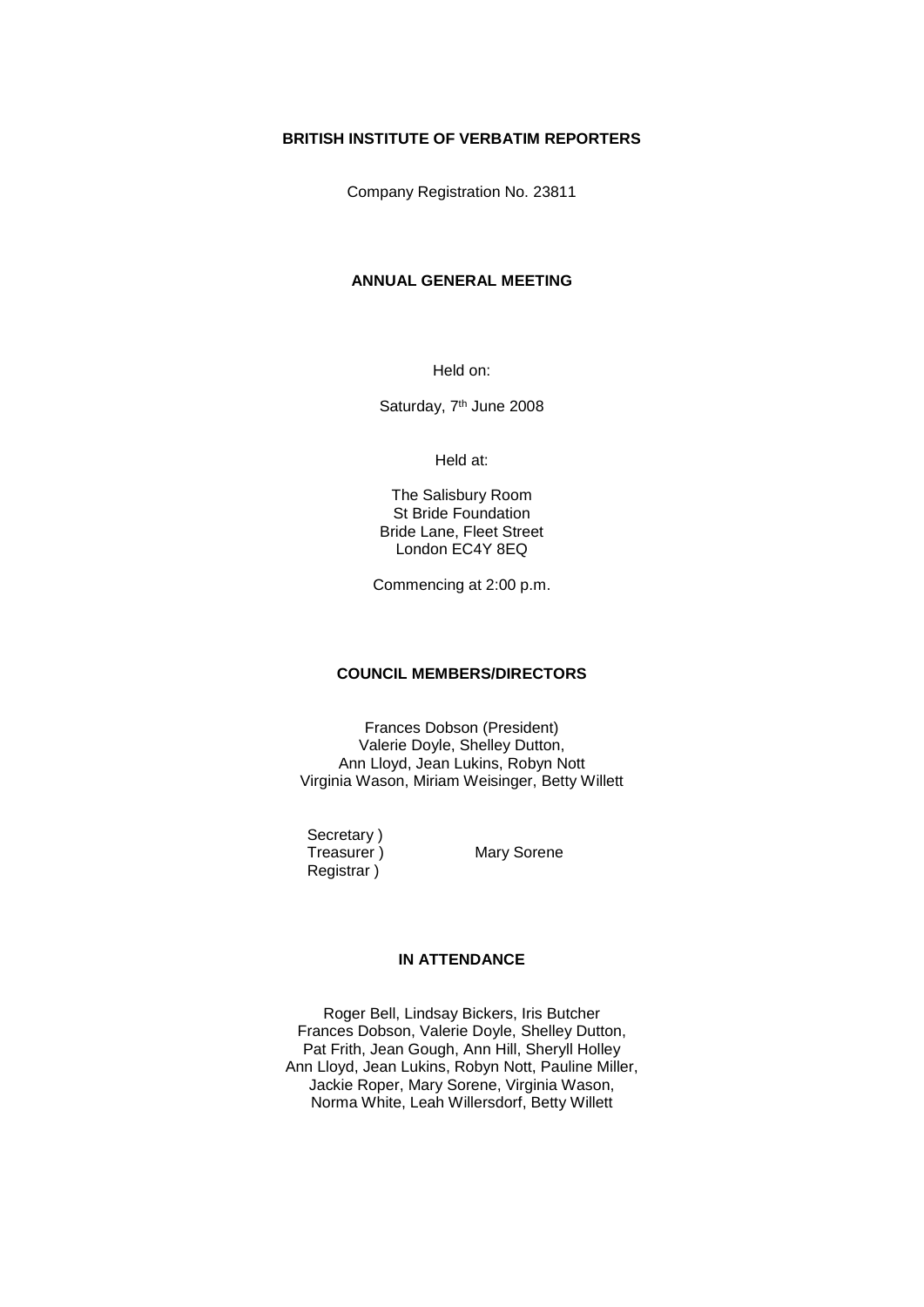THE PRESIDENT: Welcome, everyone. I am just going to check that Jean can hear me fine. She is taking the note for us today. If I drop my voice and you cannot hear me, tell me to speak up. The first thing is for Mary to read the notice.

MRS SORENE: Just before I do that, Raymond is flitting around the room. He is just packing everything up, so I hope everybody approves that Raymond just stays in the room while we have our AGM. He is not taking any part in it, obviously. I will read the Notice convening the meeting.

"Notice is hereby given that the Annual General Meeting of this Institute will be held on Saturday, 7<sup>th</sup> June 2008 at 2:00 p.m. (with Heritage Exhibition from 10:30 a.m. followed by lunch) in the Salisbury Room, at St Bride Foundation, Bride Lane, Fleet Street, London EC4Y 8EQ for the purposes of considering and if thought fit passing resolutions as to the ordinary business of the Company relating to the Council Members, accountant and accounts; to receive and adopt the Report and Accounts; to elect members to serve on the Council for the year 2008-2009; to pass a Special Resolution to elect a President for the present year 2008-2009; to elect a President-Elect for the ensuing year 2009-2010; to elect an Accountant for the ensuing year 2009-2010; to appoint the date of the next Annual General Meeting; any other business."

That was signed by me as Institute Secretary from the registered address, and dated 15<sup>th</sup> May 2008.

THE PRESIDENT: Are there any apologies for absence?

MRS SORENE: Yes. Has anybody else heard of any? I have the whole list here, which I will pass over to Jean, but I will read them out.

THE PRESIDENT: I do know that Kath Sykes could not be here today and sent her apologies.

MRS SORENE: I have Paul Brincau, Karen Young, Carol Evans, Karen Wedge, Melanie Ball, Jenny Chandler, Victoria Rose, Diana Tapper, Miriam Weisinger, Frances Barrett, Natalie Bracken, Dawn Scott, Hilary Maclean, Susan McIntyre, Carol Redwood-Pain, Helen Edwards, Michelle Sowerby, Joan Webb. You have just said Kath Sykes.

MRS BICKERS: And Diana Burden. She said yesterday.

MRS SORENE: And Diana Burden as well. Julie Smith

MRS LLOYD: Lynn Briault.

THE PRESIDENT: The minutes of the last meeting have already been circulated. There are a few spare copies here which can be handed out, perhaps just to check they are all agreed.

MRS SORENE: If anyone would like a copy, you have had them already. (*Same handed*)

THE PRESIDENT: Are we all agreed on the minutes? Yes, so I will sign those.

(*The Minutes of the 2007 Annual General Meeting were agreed and signed*)

THE PRESIDENT: Welcome to the AGM for 2008. BIVR's Memorandum and Articles of Association has served to remind me of the aims and objectives of the Institute. My term as your President has focused on those things. I am going to give the Shorthand Writer a break as I have a handout. Shelley, if you could take those and hand them out? This is just a reminder of what those things are. (S*ame handed*)

As you can see, sections 3(A), (B) and (C) indicate targets and commitments. Each part is like a crossroads. It shows the way forward and empowers the decision-maker with options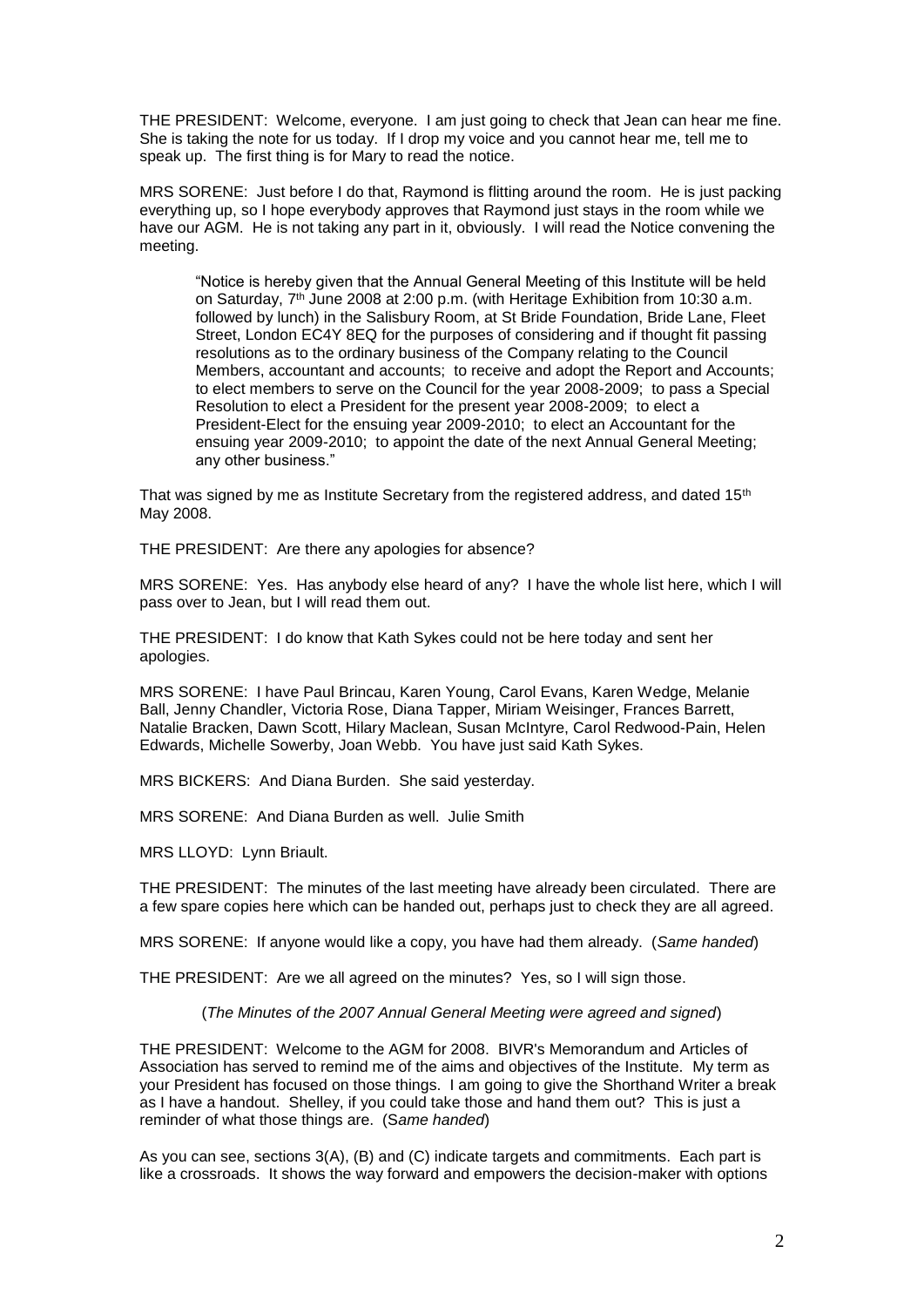for change. There is scope to think and plan ahead and develop a strategy for SMART outcomes.

SMART outcomes, for those who do not know, are things that are Specific, Measurable, Achievable, Realistic and Timed. There has always been an expectation of a journey. I would like to share with you my experience of that journey. I have been very proactive this year in promoting the features, advantages and benefits of using verbatim shorthand writers, and that has been in every field of work.

During my term of office I have attended 18 Government conferences, 40 Business Link workshops in East Anglia and I have discovered some ability to challenge ideas, values and beliefs of the decision-makers, the budget holders, and the gatekeepers who have not appreciated our value.

A BIVR qualification is the start of a journey, not the end of the road. A BIVR qualification is a step in the right direction for a career that changes over time and makes different demands on the reporter. We can see today how flexible we have been. Status is about self-worth and understanding your value. You are special.

I am going to read you something. This was an e-mail sent to me and it was about a neuro-psychologist's deposition. She says:

"Our brains are a miracle – okay a miracle that needs to be protected. And if you look at the court reporter right now, as an example, this is a miracle in progress happening right before your eyes.

Let me just explain what she needs to do. I am speaking, so the information has to come in through her ear into her temporal lobe, and it has to go log itself into the language centre. She has to be able to comprehend what I am saying. Then it has to get re-routed in the prefrontal cortex where it has to hold. She has to be able to hold that information because I continuously talk so she has to hold it.

Then she has to analyse it, integrate it and synthesise it. Then it has to come back to the cerebellum and she has to be able to execute this, and she has to be able to then convert my words into those little squiggly marks. Have you ever seen court reporters have little squiggly language things? So she has to convert it into a different language, and the white matter track allows her to re-route all this information simultaneously without effort.

We take our brains for granted. She is sitting there and I am probably talking too fast for her, but she is able to do this simultaneously. Seamlessly. Okay?

No animal on the planet can do this. All right? That is why I believe court reporters will never be replaced, because no technology could replace the beauty of that brain and the miracle of that brain. And that is why your brain should always be protected and you should take care of it."

That is quite nice. I also this year was invited to Milan to look at court reporting over there. It is non-existent. They have only 20 stenographers in the whole of Italy and the record is something that is not very trustworthy. That showed me the value of what we do for people.

On going to workshops, which incidentally are free and provided by the Government, I went to 40 workshops in East Anglia. They are about two hours long and they are on a range of subjects about maintaining your business and growing your business. They are all free. In East Anglia the Government have funded that to £5 million worth of investment. You can take advantage of that.

Another special event I went to was a conference about Modernising Justice. There was a speaker there from Lockheed Martin. I could have kissed this man. I really could have because he was talking about the transportation of digital technology. That is the service we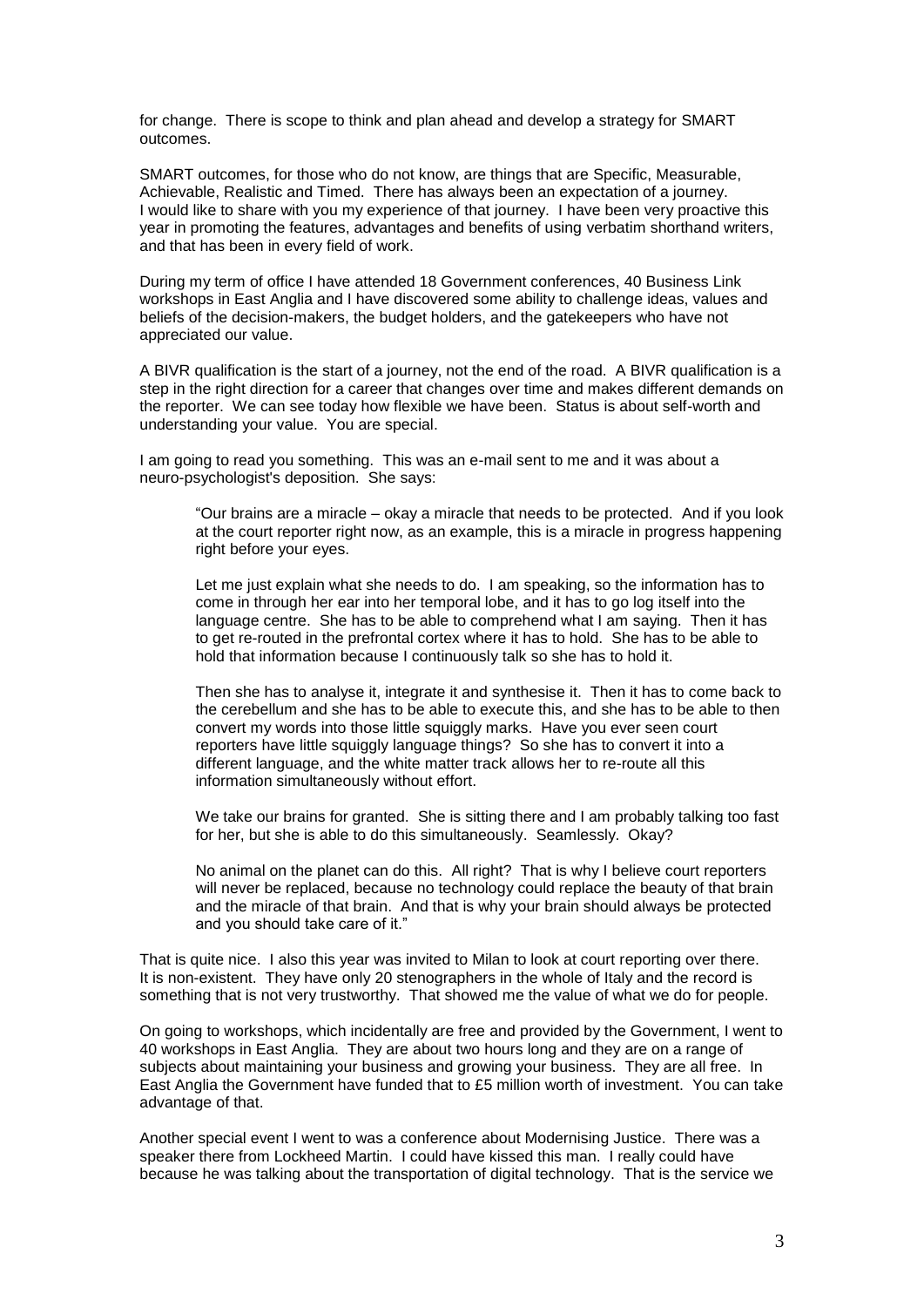are in, a lot of us. He was talking to managers who run the courts. He came out with this little dinosaur, and he said, "If you want to preserve this data, you need to put it in a storage box." He broke off the tail and he broke off the head, and he put it into the box, and he said, "But you have got to label it so that you know how those bits fit together. There have to be instructions." I thought, "I do that all the time."

He gave a very long explanation. I have left his handouts here for you to look at. When he handed over to the floor and said to the managers of the courts, "What do you think of that?" they said, "We could not do that. That needs a dedicated person." I thought, "That is a court reporter", and I was really pleased.

Another workshop I have attended was about knowing your value. It is interesting how other people see your products and services because, when I explained what I did, she said, "You are a rare breed. You are a specialist. You are in a niche market. You do not have to do things on the cheap, because you are rare." I think that is something to remember because other people seem to know what our value is.

Venture capitalists are investing heavily in information technology. They are interested in unified communication. We have big business investing, like Microsoft and IBM. You have to bear that in mind.

In fields like speech-to-text we are seeing lots of foreign language interpreting agencies who recognise that we have a value to them, but they are trying to undervalue and do things on the cheap. They will say, "There is no money for cancellation fees. These are our terms and conditions." Hold on a minute. "We have not talked about **my** terms and conditions." You do not have to just accept their terms and conditions. Be prepared to stand your ground.

Another very interesting workshop I attended was "Are you the barrier to business?" There are a lot of women in this profession and it is very easy to just do anything because you feel like you have to give a hundred percent to other people and that that is your purpose. But you are special. You have to know what you want out of life, so give yourself time. Make time to think what you want.

BIVR now has a Code of Professional Ethics and that states:

"Every member shall maintain and develop professional skills and knowledge."

Prepare yourself for that journey and ask yourself questions. "Where am I now? Where do I want to be?" Look at the gaps in your skills, your knowledge and your experience. It is not just about speed and accuracy. I have gaps. I am the world's worst at getting the money in. I hate doing accounts. Because I am a woman, it is hard to say, "I can delegate that to a bookkeeper."

Look at the jobs you want to do and what you do not want to do, and be picky. Have the courage to do it. Consider options and changes that are right for you so that you can have better outcomes. Turn that vision into a reality. BIVR are here to help you to develop a plan that is right for you and benchmark your progress and tell us about your success. That is my speech. (*Applause*)

Do we have any questions or comments? Jean Gough.

MS GOUGH: Just a very general point, actually. I work exclusively in the speech-to-text field and I think that we certainly have a lot more say as far as negotiating fees. We are able to lay down our terms. I am not quite sure if other people working in different fields are able to dictate such terms. This is just a question really. How do other people feel about that? Is that something that is possible in other fields?

THE PRESIDENT: I will open it to the floor. Do you think you can negotiate your fees on transcripts?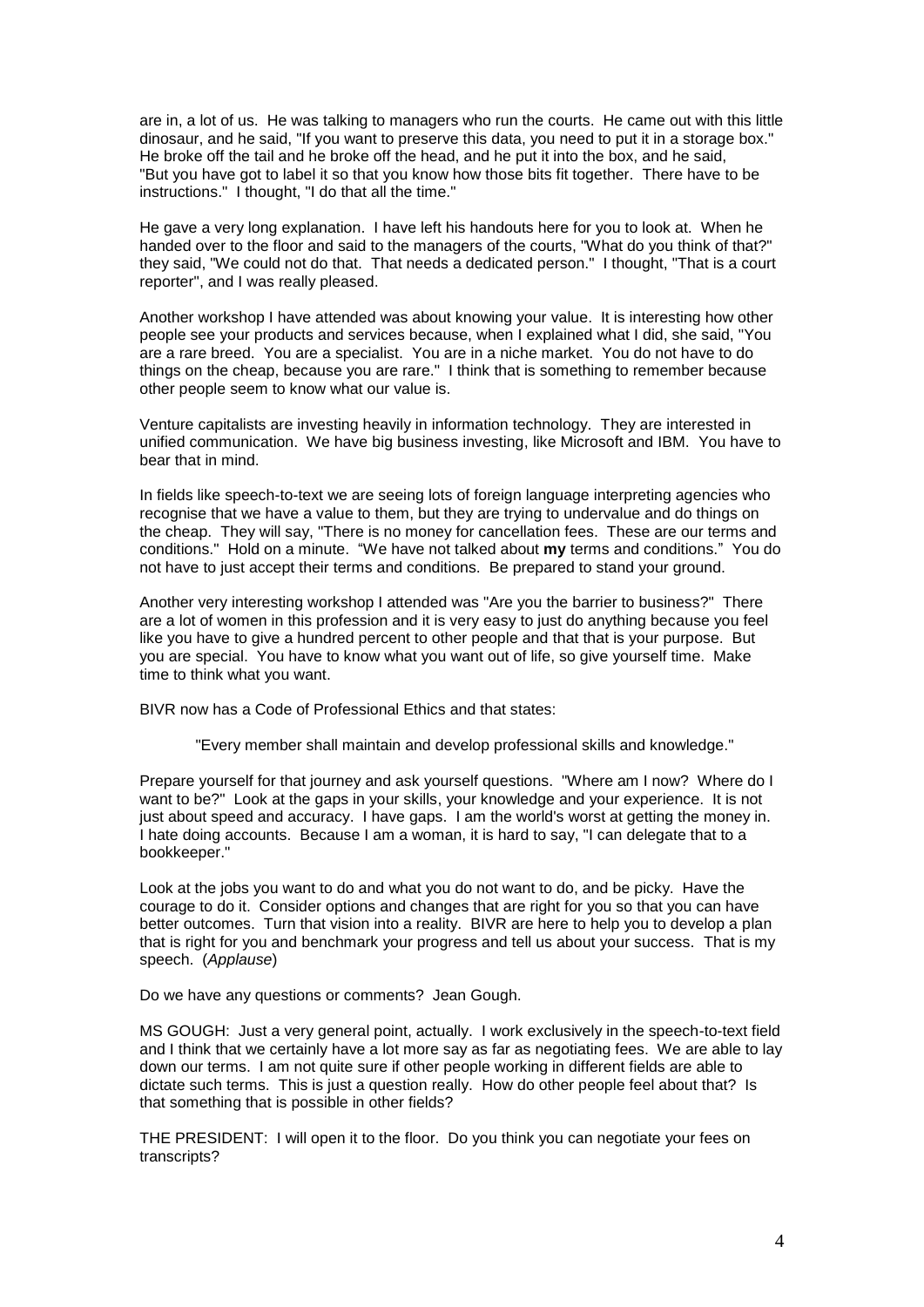MRS BICKERS: I think those of us who work for firms that have contracts have absolutely no room to negotiate because the contracts have been let after a tender process usually, so it is really a "Take it or leave it" situation. Sometimes even in the middle of a contract the situation changes. You will start off with four on a write-out. It is a difficult job sitting from 9:30 until 5:00. It is a hard day. Now suddenly you are told, "You have to do it with three." and it is a very hard day. But it is a case of "Take it or leave it". You either do it and put up with the long hours and the fact that you cannot read your work a second time. You either take it, or you just say, "This is too much for me. I do not accept it", and do other work, or do not do any work.

There is not very much room to manoeuvre. Not many note takers have all their private clients where they can negotiate, but if you have a few private clients for little jobs, they are usually more reasonable. You can usually say to them, "It was a long day. There will be overtime", or whatever. That is my experience.

MS WASON: Can I say from the point of view of someone who has had contracts with the Lord Chancellor's Department that you get the contracts and there is no negotiation. It is "Take it or leave it." Usually you cannot speak to other firms about it because it is all confidential at the moment you get it. You are not allowed to say you have got it. They know perfectly well. As Lindsay was saying, it is "Take it or leave it. Sign on the dotted line." That is very wrong, I think.

THE PRESIDENT: Tendering is going on in the law field as well, agencies are tendering for contracts. They are now trying to reduce the charges. I have seen £20 an hour with no cancellation fees. You do not have to accept it. They may say they can deliver it, but you do not have to accept it.

MRS BICKERS: But someone else will.

THE PRESIDENT: Maybe not. If nobody did, maybe not.

MRS BICKERS: But people do not stick together. There will always be somebody who will do it for less, perhaps not as well, but they will do it.

MS GOUGH: I certainly feel quite strongly that when agencies ask for a quote for an hourly rate, I am quite confident in saying, "I do not charge by the hour. I charge an attendance fee."

MRS HOLLEY: I do not know any speech-to-text reporters who charge by the hour. It is always attendance fees.

MRS NOTT: We must all make sure that we stick to that and make sure that other people do know that.

MRS BICKERS: But how can you tell somebody what to do?

MRS NOTT: You can certainly let them know.

MRS BICKERS: But they do not have to do what we say.

THE PRESIDENT: I think the important thing is to know your worth. If you went to a Business Link workshop they would help you to break down your costs, because we have a lot of hidden costs, and know what your time is worth and what your profit margin is after you have paid for all your equipment. If you are travelling, that time has a value. Once you understand what your value is then you become confident, and say, "These are my terms. That is what I charge."

MRS BICKERS: It is quite right that if someone comes along and says they will do it for less, they will get the job.

THE PRESIDENT: Maybe.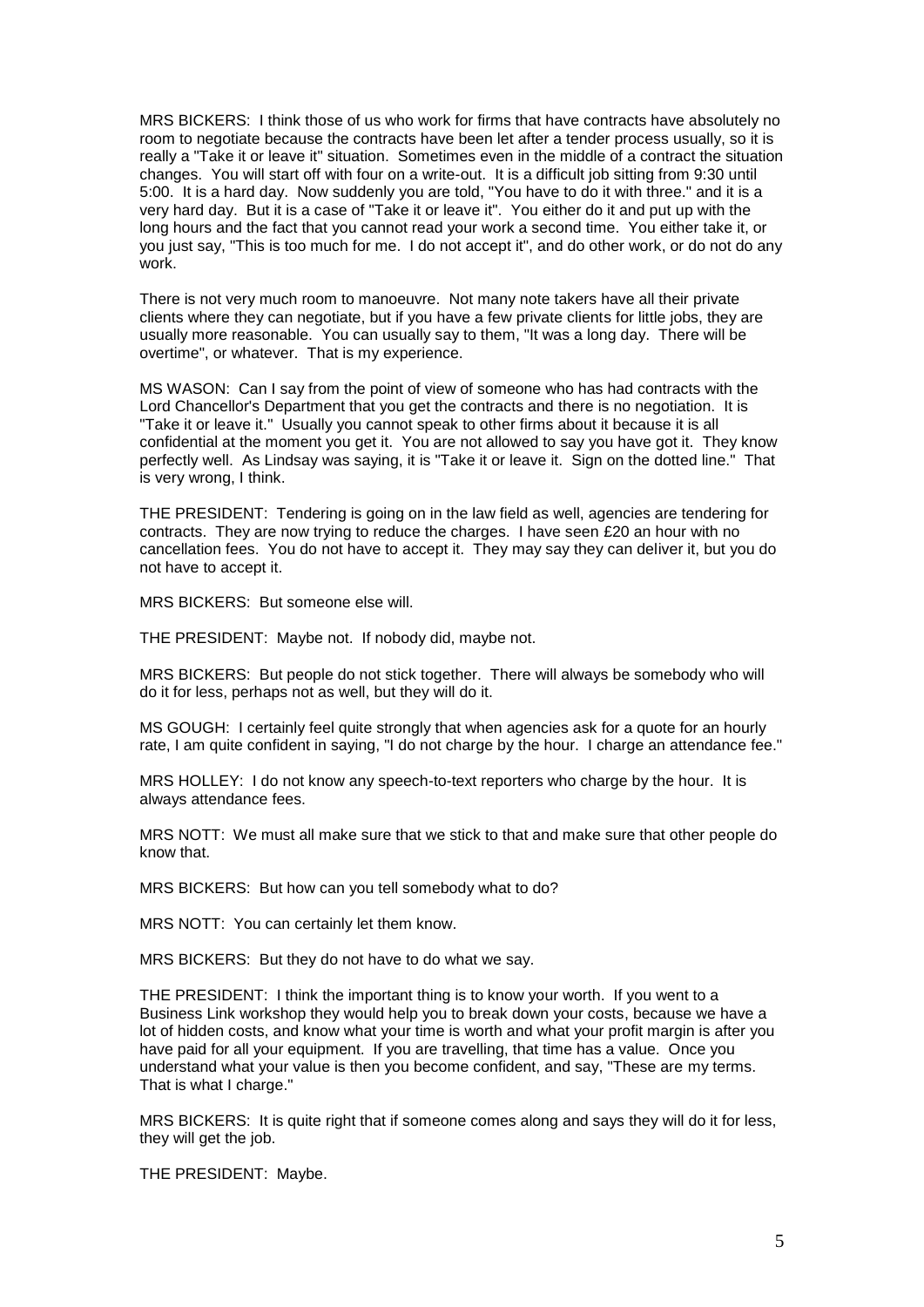MRS BICKERS: I totally agree with what you are saying, but unfortunately there will always be someone who will come and undercut.

THE PRESIDENT: They will, but there is plenty of work out there. The market is growing, and we have seen that because there are new areas coming to the forefront now. We have had advertising agencies and we have had funeral directors who are all interested, because information has a value.

If I could just read you this one thing, this is from Lockheed Martin, and this is on their website.

"Information is the most valuable asset today's Government agencies, the intelligence community, the military forces and businesses possess. The ability to share information with partners in a timely and secure fashion is the key to success."

That is us.

"In direct correlation, information security or information assurance must be tightly woven into the fabric of all information sharing solutions."

That is just so much like a reporter. These people understand the value of information. Communication is going through the roof at the moment. It is not just mobile phones. It is all kinds of information delivery on all platforms. I would say that it needs to be in all formats and delivered. Nowadays we are going to have to start thinking about our carbon footprint and how we can deliver remotely as tele-workers. It is changing.

MS GOUGH: Sorry to hog the floor. I think traditionally reporters generally tend to work very much on their own in many instances. I think on the speech-to-text front in the organisation AVSTR, the Association of Verbatim Speech to Text Reporters, which is a sister organisation of BIVR but specifically for speech-to-text reporters, we do tend to get people who telephone us and actually ask what terms and conditions would be fair. We do tend to communicate quite regularly with each other, so it is not so isolated. We think we are more aware, but that does involve sticking together. It would be good if we were able to continue that in BIVR as well.

THE PRESIDENT: There is one danger. There is a copy of it up there which is from the Office of Fair Trading where it is actually illegal to talk about charges.

MRS WHITE: AVSTR do not tell anyone what to charge. They make it very clear it is up to the individual what they want to charge.

THE PRESIDENT: It is illegal to carve up markets and to price-fix. It is all up there. If you want a copy, you are welcome.

MRS NOTT: We do not have a schedule of fees any more, but everyone more or less knows what everyone charges. Some people do not realise. They think that they are charging a fair rate, but if they only knew that everybody else charged a lot more, they may not even do those jobs. They do not actually know that they are being undersold. They are under-valuing themselves, but they do not realise they are under-valuing themselves. They also do not realise that somebody is making a lot of money, but it is not them, and if they had a little bit more contact with what other people are charging, they would realise that. As you said, they would stick together.

Sometimes you have to tough it out a bit and you cannot just have a negative attitude and think, "Some of them do it, so I may as well do it cheaply." You have to be tough and say, "I will not go down below what levels you have." Maybe you might lose one or two jobs, but in the end, collectively, it will be much better.

MRS WHITE: I think it is the same with the terms and conditions that agencies send out. If everybody does not sign up to them, they soon forget about it. That is what has happened.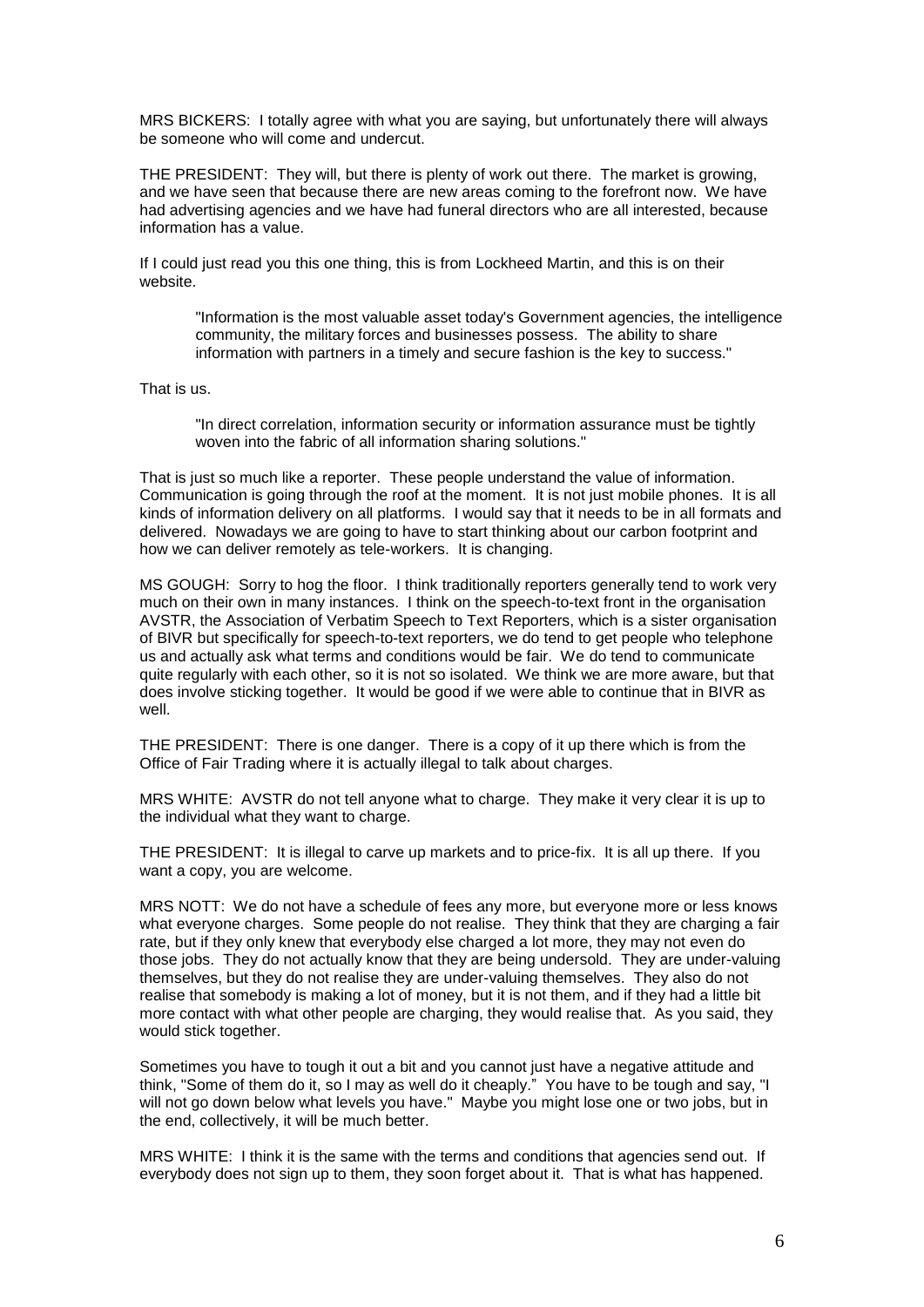MRS NOTT: That is certainly right.

MRS WHITE: You have to be a bit tough.

THE PRESIDENT: They need you a lot more.

MRS NOTT: They need us a lot more. That is the President's message in her speech: know your worth.

MRS WHITE: Know your worth, and that has to be communicated, and I do not know if it is as much.

MRS WILLETT: We are verbatim reporters. We should recognise what the reporter has to do. We should not all speak at once.

MRS NOTT: Jean is perfectly able to manage!

THE PRESIDENT: She is fantastic! If there are no more questions, we will move on to the Treasurer's report.

MRS SORENE: The Report and Accounts were loaded up on to the website and were sent out. I have some copies here, if anybody wants to have a copy to just check over. What we ask you to do now is to approve them. Are there any questions? If I can answer them, I will, as Treasurer. I just note that this is the position as at the 31st December 2007. We have not got worse, but this was the position then. (*After a pause*) Jean Gough has a question.

MS GOUGH: It is probably a very naïve question actually, but I am just seeing our net current assets and I just wonder is it possible in the current financial year to actually have some training of some sort. Is that money to be used for training?

MRS SORENE: That is the money that effectively we have at the bank. These are the only assets we have.

MS GOUGH: Right.

MRS SORENE: The capital reserve in the educational training fund at £309 is what is left over from the money we got when we amalgamated with the National Society of Stenotypists. It is the money that they had brought in and was earmarked for training. Gradually it has been eroded and that is what is there. We have never, as it were, put aside a sum. We did offer some years ago for people to have training workshops, but nobody came up with any proposals.

MRS NOTT: Perhaps you can come up with a training workshop for us, Jean, on how to do STT reporting. You will run it for and we will fund it.

MRS SORENE: A few of us wanted to do some software training, but it is a question of the cost of somebody coming over from America to give us training on it. That was very expensive and nobody could get together at the same time on the same day.

THE PRESIDENT: I can tell you that I have recently e-mailed members of the Council with an option to look at various types of software, which would allow us to do on-line webinars with audio conferencing. Obviously, hiring a venue like this is quite expensive and our members are all over the country. One of the benefits of doing it on-line is that you can archive it for 90 days. It is just so much cheaper and greener. We have not had our meeting yet to discuss that. It would give an opportunity for different presenters to share their knowledge and their expertise in different aspects of the profession. I have to say that has not been approved yet, but it is one of the ideas that has been mooted.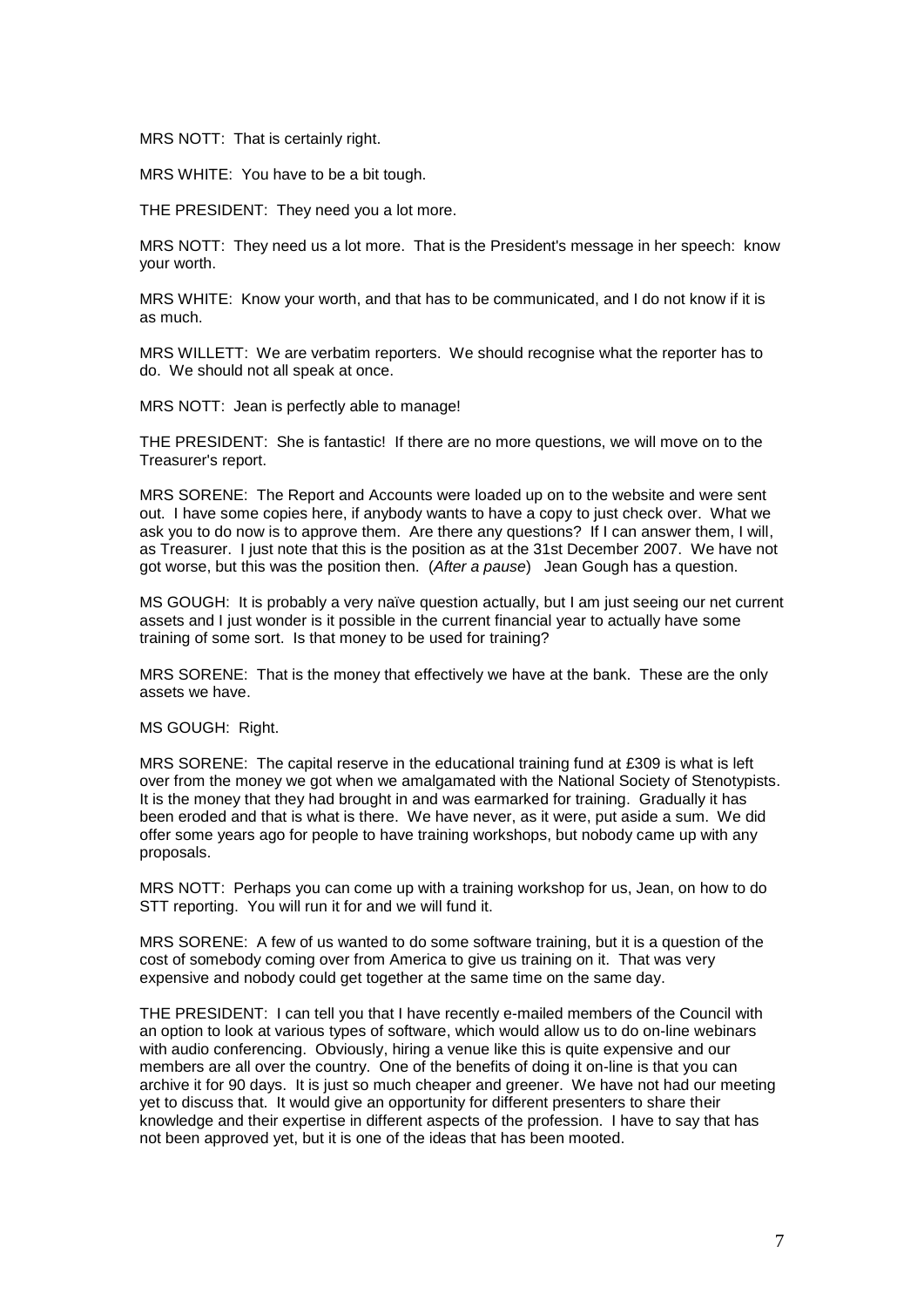MRS SORENE: If there are no more questions on the accounts, we just need a proposer and seconder to approve the accounts. Roger Bell is proposing and Iris Butcher seconds it.

### (*The Accounts were approved*)

THE PRESIDENT: We now deal with the election to Council. There are no nominations, so there is no election. But we will be having a special resolution. That is going to be put to you and Mary will read that out.

MRS SORENE: In the Notice for nominations for Council, nobody, in fact, sent any in. I noted in here in the Annual Report that:

"At the conclusion of the AGM the term of office of the President will expire. The President-Elect, Miriam Weisinger, has stated that for personal reasons she is unable to take up the office of President this year. It therefore falls to the membership to vote for a President for the coming year.

Frances Dobson, who has been the President this past year, has offered to stand as your President for another year. Our rules only permit a President to stand again within three years by Special Resolution under clause 22 of our Memorandum and Articles of Association. In order for the membership to have a choice of President, the Special Resolution has been worded to enable all those on the Council to be elected, or nominated, if that is the membership's wish."

The Special Resolution is on page 2 of the Notice. I have pointed out that it is

"Is to consider and, if thought fit, to pass the following Special Resolution:

A: To permit the names of Valerie Doyle, who was President in 2005-2006, Robyn Nott, who was President in 2006-2007 and Frances Dobson, who was President in 2007-2008 to go forward for election as President for this year. This is just for the moment to go forward for the election for this year, by virtue of clause 22. I have actually printed that up on page 2, and it is here:

"The President shall hold office for one year and shall not be eligible for re-election for a period of three years after the termination of his year of office. Provided nevertheless that the Institute may from time to time in General Meeting",

which this is,

"by a resolution (of which due notice shall be given in the notice convening the meeting)",

and I gave the notice,

"passed by a majority of two-thirds of the Fellows and full Members present and voting thereat declare that any Fellows or full Members who but for the period of disqualification mentioned above would be eligible for election as President shall be so eligible for the then ensuing year, and upon such resolution being passed any Fellow or full Member affected thereby shall be qualified to hold the office of President."

The first vote that we have, please, is to vote for or against the resolution to permit those three names to go forward. After that, if they go forward, then those names are added to the others. If it is voted against, then just the others go forward, and that will be a second Special Resolution, Part B.

MRS HOLLEY: When you say the others, you mean Shelley and Jean and Betty?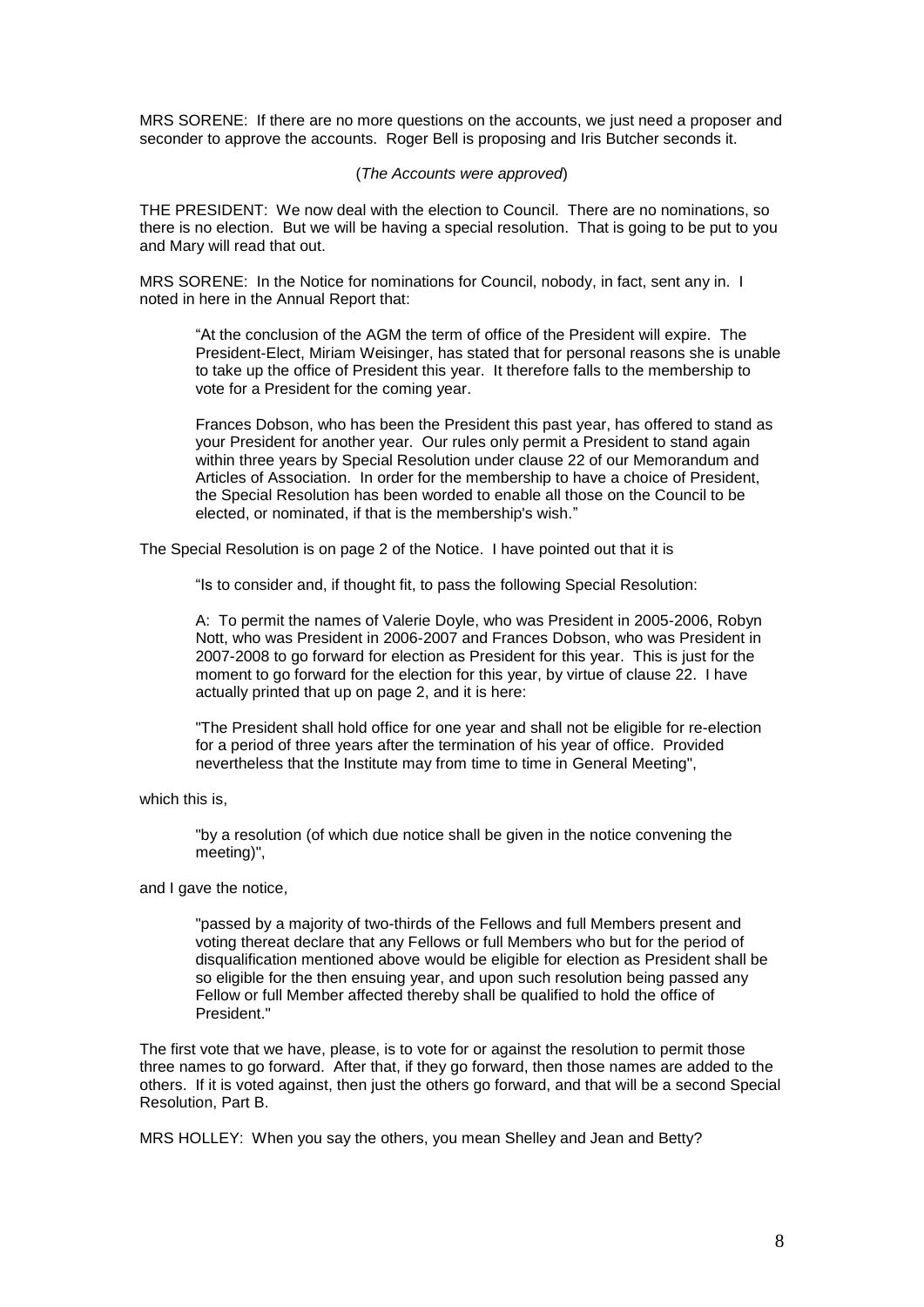MRS SORENE: Yes. They go forward in any event. If you read that it says "but in any event for these to go forward". But first of all we have to say whether you are agreeable.

MRS HOLLEY: For the other three to go forward?

MRS SORENE: For the other three to go forward, to be added, yes. I have forms for people. (*Same handed*)

MRS ROPER: Can I just ask a question? I may be a bit dense. I am not quite sure what is the need for this election when there are four names already there. Why do we need to enlarge it for this year?

MRS SORENE: Because Frances Dobson volunteered, and therefore we cannot just say, "Go away. No, you cannot continue." It is for the membership to decide, and that is why we are having a vote.

MRS ROPER: I see.

THE PRESIDENT: Miriam should be this year's President, but she cannot be for personal reasons.

MRS ROPER: Yes, I understand that.

THE PRESIDENT: I have volunteered.

MRS SORENE: To stay on for another year.

THE PRESDIENT: As caretaker in her place.

MRS ROPER: Thank you.

MS WASON: Then we will vote after that, presumably, for the President for the following year. Then, of course, the usual names will be applied.

MRS SORENE: If I can just say that Part A is just for or against these three going forward for the election for this year.

MRS NOTT: We would not normally have Frances's name on here.

MRS SORENE: That is why.

MRS WILLETT: It could be any of the three of them normally.

THE PRESDENT: Those three have gone forward for it. That is the reason.

MRS NOTT: France offered to do it, so we have this situation.

MRS WILLETT: Have we got any Tellers?

MRS SORENE: I am just going to appoint some. I was going to appoint Leah. Who else would like to do it?

MR BELL: Me.

MRS SORENE: Roger, would you like to do it? Just on that point, I have got some proxy votes. Can I use those on this?

THE PRESIDENT: Yes.

MRS SORENE: I will just count the proxy votes. Five.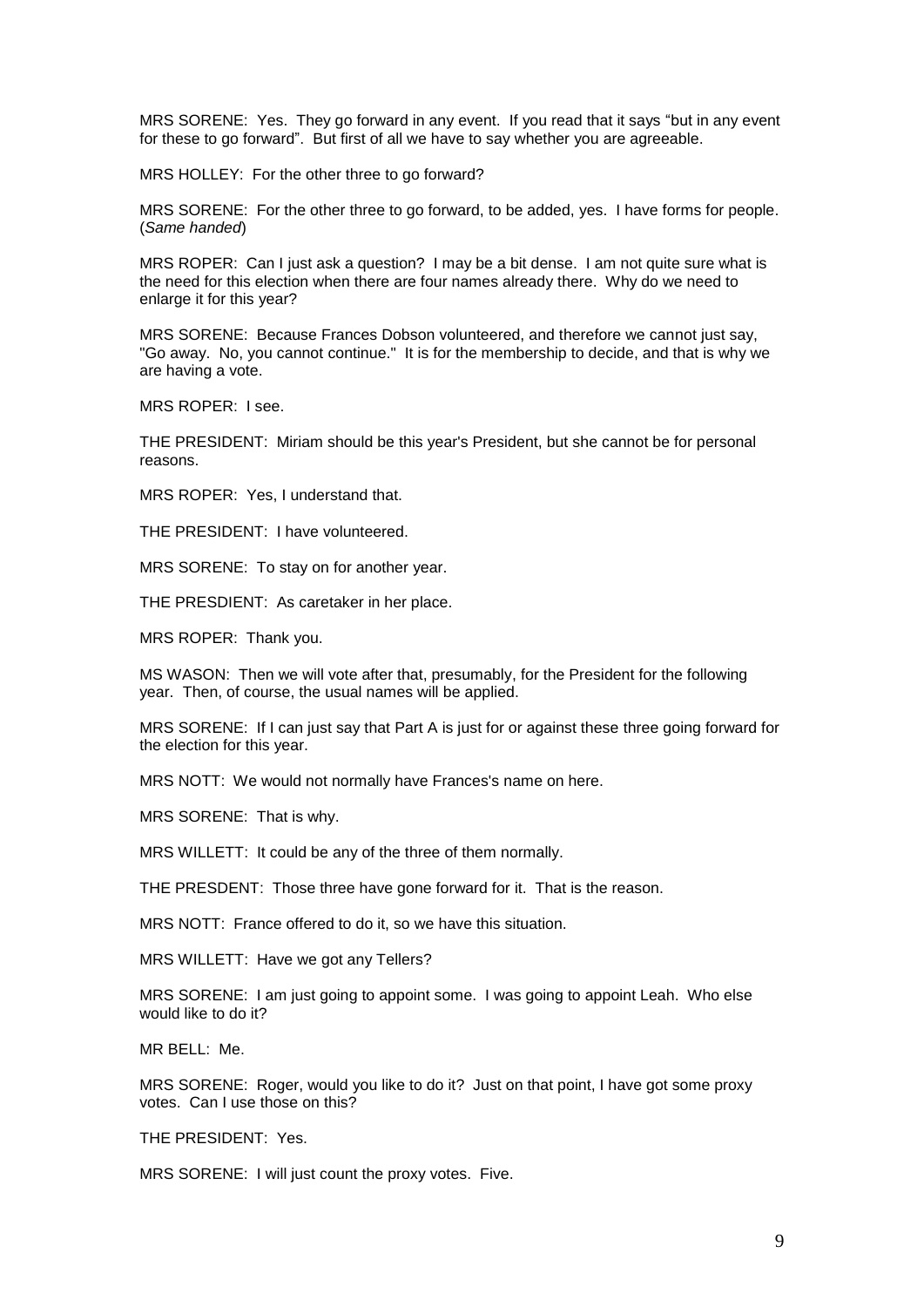### (*Leah Willersdorf and Roger Bell were appointed as Tellers*)

MRS BICKERS: Might I say something, whilst the votes are being counted? As the exhibition is being taken down and it was so very interesting, for those who did not have time to digest all the text on the wall, I have suggested that perhaps a disk could be attached to something and sent to everyone and be put on the website.

MRS SORENE: It is going to be.

MRS BICKERS: Right.

MRS WILLETT: Can everyone get on the website?

MRS ROPER: Not all the time, no. I think there are problems with it.

MRS WILLETT: I have problems. I am on AOL, so does anybody else who is not AOL have problems?

MS GOUGH: It is a problem with Internet Explorer.

MRS BICKERS: I did not mean to start a discussion on everything else, but I was waiting for the vote. The exhibition was so brilliant that I think we should study it afterwards.

MRS NOTT: I think it is a good idea to put it on the website.

#### (*After a pause*)

THE PRESIDENT: We have the result. The Motion was not carried.

MRS SORENE: We had 12 for and 11 against, so a two-thirds majority would be 14 for. On that basis then we go to the Special Resolution, Part B, because Resolution A is not passed. The election for President for this year continues with the names of Shelley Dutton, who sits on my left, Ann Lloyd, who is over there, and Jean Lukins and Betty Willett. These are the people who are eligible. It does not say they want to. That is our next task. We can hand those out.

(*Leah Willersdorf and Roger Bell were again appointed as Tellers*)

MRS SORENE: (*After a pause*) Betty Willett is our next President. This is for this year.

THE PRESIDENT: The next President will be Betty Willett. (*Applause*)

MRS WILLETT: I am a great delegator!

MR BELL: This is in case you do not have anything else to do, Betty!

MRS SORENE: Our last vote for the day is for President-Elect, and this is for the ensuing year, 2009-2010. Depending on the result of the election for this year, and, of course, Betty's name is on the bottom of it so that you now have to ignore Betty's name on the bottom, those eligible are Valerie Doyle, who will come out of the three-year rule because, by next year, the year after, she would no longer have been a President within the last three years. I hope that is not too complicated.

Also eligible are Shelley Dutton and Ann Lloyd and Miriam Weisinger, who could not stand this year, but who did say to us that she felt she would be able to take it up, if you were to vote for her as President-Elect again. It is entirely a matter for you. Please do not put a cross against Betty's name because it would be a wasted vote.

MRS WILLETT: I might not be alive! I am getting old now.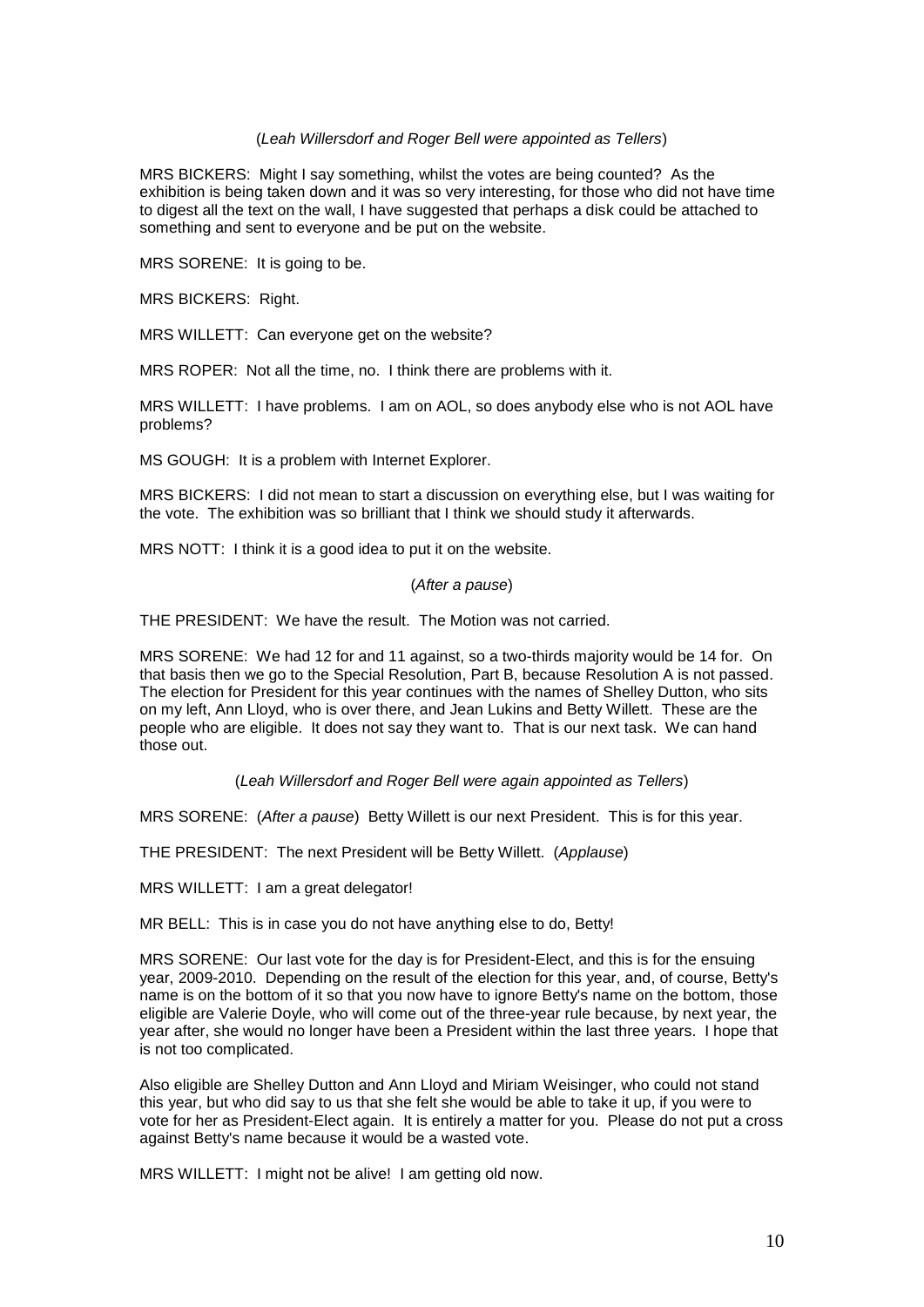#### (*Leah Willersdorf and Roger Bell were again appointed as Tellers*)

THE PRESIDENT: We have a result. Miriam Weisinger will be President-Elect for 2009-2010.

MRS WILLETT: That was exhausting!

THE PRESIDENT: The next item is to appoint the Accountant, and that is Mr Kypri, trading as Alliance Accountancy. He is willing to continue, and he is a Certified Accountant. We need a proposer and a seconder.

MRS SORENE: Roger proposes.

MRS HILL: I will second.

MRS SORENE: Ann Hill is seconding.

THE PRESIDENT: Thank you very much.

#### (*Mr Kypri was appointed as BIVR Accountant for 2009-2010*)

THE PRESIDENT: We now come to the date of the next AGM. This year the AGM was quite late, which was to suit Miriam really. We are wondering whether the middle of May or June would suit the members, if we can go back to that kind of time slot again. We want to avoid Deaf Awareness Week, if we can.

MRS WILLETT: And the Cup Final and Derby Day.

MRS SORENE: That is two weeks now, Deaf Awareness is two weeks.

THE PRESIDENT: Yes, it is now two weeks -- and avoid the Bank Holiday weekend.

MRS MILLER: You have two Bank Holidays in May.

THE PRESIDENT: It is very difficult, but if we can get it in May or June because, if we go into July people are on holiday.

MS DOYLE: What is the earliest it can be?

MRS SORENE: It was usually after the Whitsun break near Easter.

MRS WILLETT: What is wrong with early June? May is so difficult.

MRS NOTT: It is half-term in early June. For those with children that is not always convenient.

MS DOYLE: In June there are more summer things going on, and something cropping up.

MS WASON: We did not always have it on a Saturday. That is why it is difficult now.

MRS BUTCHER: The third week in May?

MRS SORENE: We used to have it in April. Sometimes a lot of events were held in April.

MRS BICKERS: Are we sticking with Saturdays?

MRS SORENE: When is Deaf Awareness Week? The fourth Saturday would be the 23rd.

THE PRESIDENT: Is that a Bank Holiday?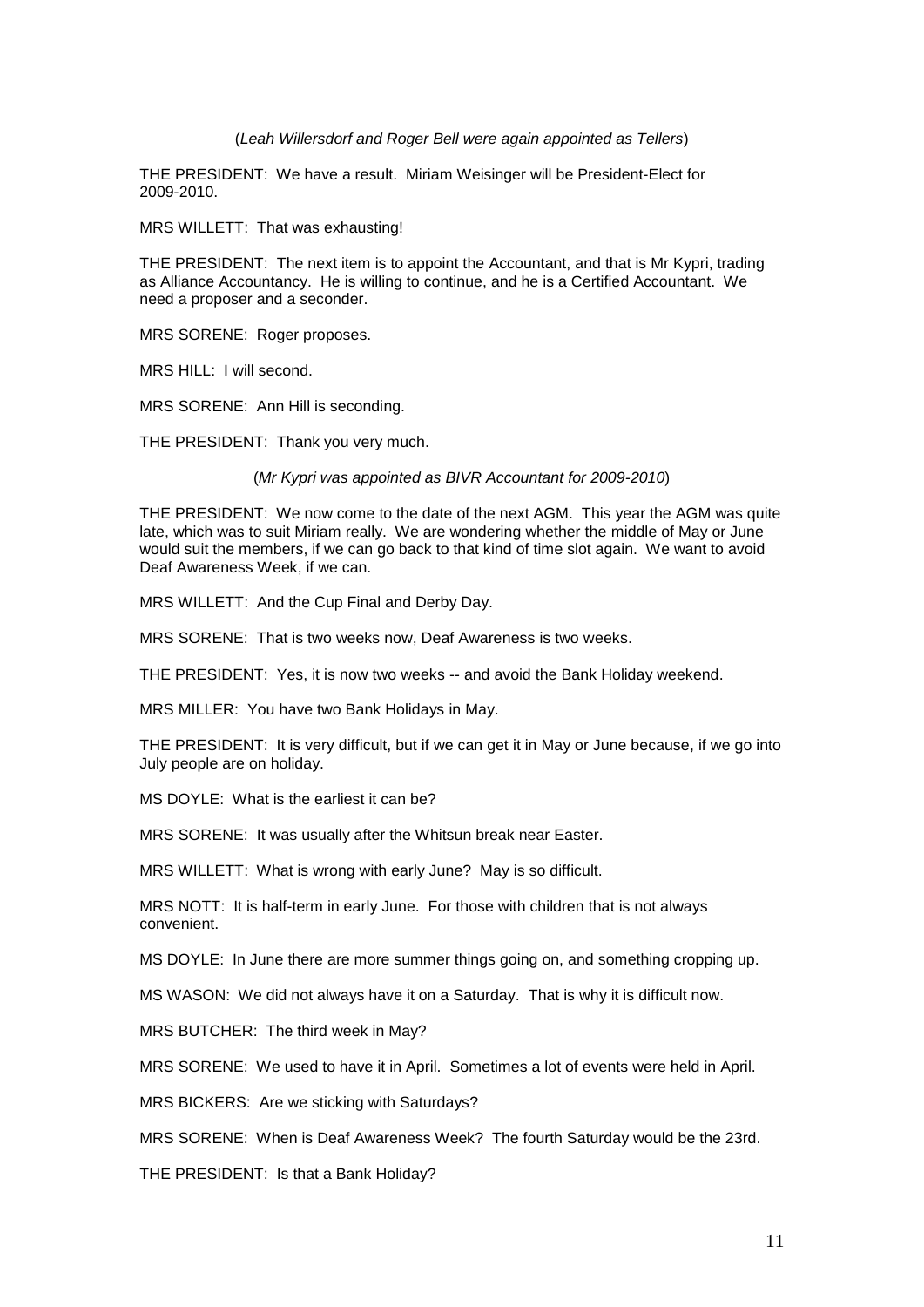MRS SORENE: The Bank Holiday would be the following weekend, the 30<sup>th</sup>.

MRS WILLETT: Can someone check whether the 23rd will be in the school holidays because we have got mums here?

MRS SORENE: It is not cast in stone, but we like to put it down so that, hopefully, members might put it in their diaries.

MRS NOTT: Half-term is Bank Holiday weekend and into that week.

MRS WILLETT: Whilst we are talking about it, can I just raise the question of the lunch? It is very nice to have lunch, but how do people find the lunch this year in comparison with previous years? This lunch is very expensive. I suggested we all brought some French bread and cheese and wine and fruit. There are some people who are vegetarians, who were not served very well this year.

MRS BICKERS: I think we need to know the cost, and then that might focus our minds.

MRS SORENE: That was £10 a head.

MS WASON: That is a lot.

MRS WILLETT: Are we happy to have it over a lunch or meet later and have tea?

MRS NOTT: It might be better just to have tea and cakes at 4:00 o'clock; have it a bit later and then you can have an afternoon tea.

MRS MILLER: People travel a long way.

MRS NOTT: That is why I am asking you how it would suit you, with a later train.

MRS WILLETT: That could be considered, and we will send out a round-robin and see how it goes.

THE PRESIDENT: We have agreed on 23rd May 2009. I should like to point out there are some free things to take away, right at the back of the room. Also I would like to convey my thanks to all the Council, and especial thanks to Virginia, who is retiring from the Council this year, and for all Betty's work on the heritage stuff, and Mary is a like a workhorse really. (*Applause*) That just leaves the washing-up!

MRS WILLETT: Is there any other business? Just before I get on to what I wanted to say about what is in this bag, I do not know whether anybody saw the news last night. The Spelling Society is having an AGM this week somewhere up in Lowestoft. They are appalled by the standard of spelling. I felt like shouting at the television. "I do not have any trouble with the spelling from our members; it is their bloody punctuation." That is true. We all know how to spell, but I think some of the membership needs to look at punctuation. Commas are the only things that exist.

MRS BICKERS: Apostrophes.

MRS WILLETT: Apostrophes; we do not even mention those. I see that the French are trying to do away with semi-colons.

MRS DUTTON: They would.

MRS WILLETT: I will fight them to the death. What I really wanted to raise is that many of you will remember Bill Frencham. He was a member of the Institute as a Pitman writer for many years. He ended his career as the Deputy Editor of the House of Lords Hansard.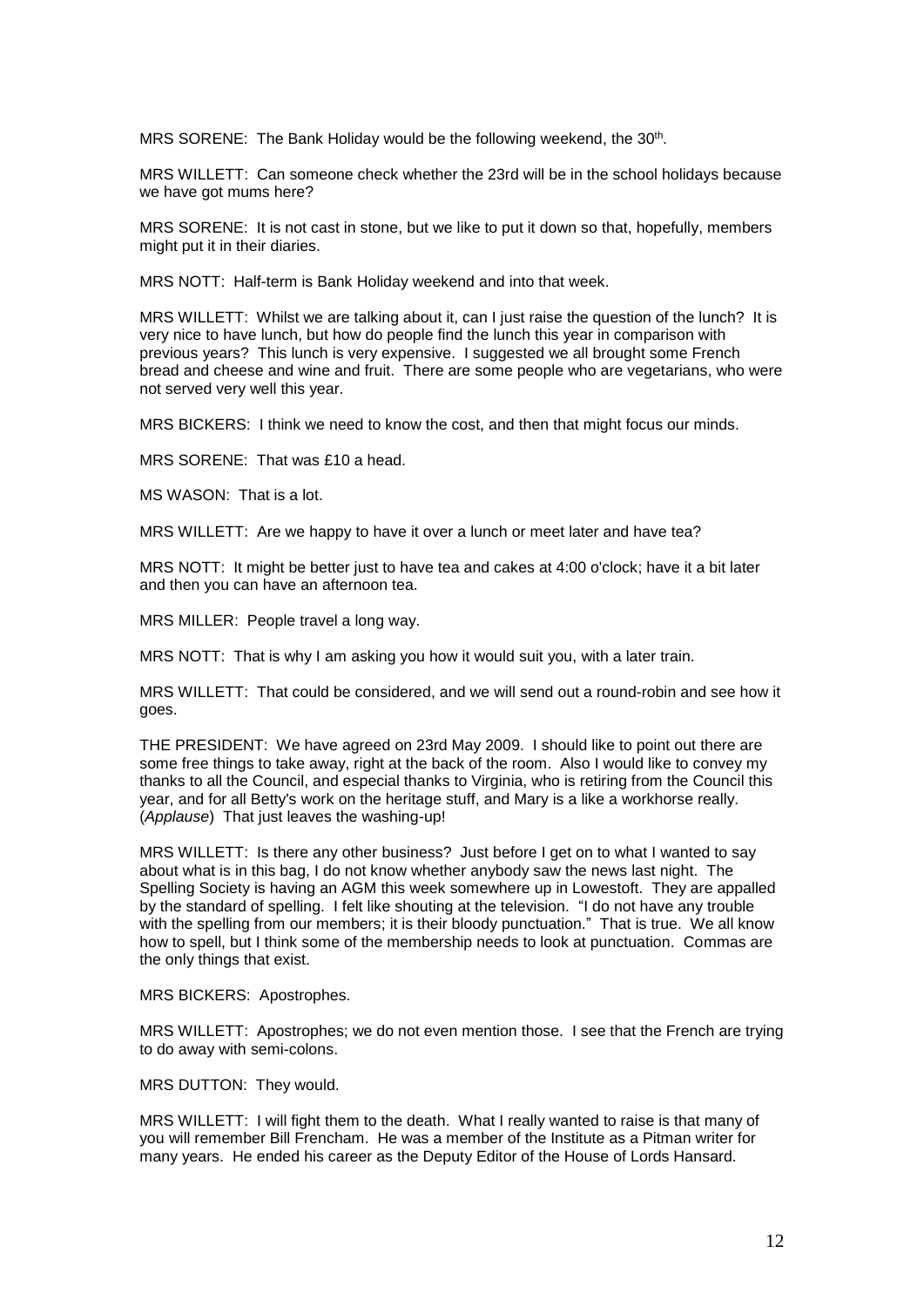He was a deeply religious man. He wrote a book which was on show here, in which he talked about his experiences as a shorthand writer as well as his life experiences. Unfortunately, he died, much too early, last year.

He said to me, "I am going to give you something. I hope to give it to you before I die, but, if I do not, Hettie will give it to you. You can keep it for as long as you want but I want it eventually to go to the Institute. You can keep it until you die, if you want, and then leave it in your will, or you can donate it at an appropriate time, as you wish."

I think an appropriate time is on a day like this when we have got our Heritage Exhibition here, because this is part of the world's heritage, not just our heritage. What he has given me is a New Testament written in Pitman shorthand. It is the most beautiful shorthand. I actually was a shorthand writer. I had a certificate for 150 words a minute before I turned to Palantype. I could read some of it because it is beautiful. It was written in 1886. He has dedicated it to us, and I think it would be a very apt part of our heritage collection.

Bill being Bill, bless him, has written in his handwriting on a yellow sticker post-it note on the back, "Early Revised Bibles" and "Adrian Beckham Books", where, if we wanted to sell it, we could but I hope we will keep it for a time. I would like, Mary, if possible to have a little stick-on label inside, saying, "Dedicated by Bill Frencham to BIVR and kept in his memory", or some such words.

MS WASON: Do we know its value?

MRS WILLETT: I am sure it must be a very valuable book. I think next year, perhaps we will have it valued. I did not want it to be on display today because I wanted to present it to you. I do not want to keep it in my house because it will get lost. My kids will say, "That is a load of rubbish", and out it will go. I will give it to Mary, I know it will be stored and kept, lovingly.

I will write to Mrs Frencham, Hettie, and say thank you and how much it has been appreciated by you all, I am sure.

MS WASON: Perhaps it could be placed in a lovely box with a label on it?

MRS WILLETT: I would like to say that one person I know who would have loved to have read this is Lindsay's dad, George, of whom you saw from the photographs taking notes in the Bush. He would have loved it because George, too, was a very religious man and would have loved the shorthand.

MRS SORENE: Once you donate things to museums; you give them up. The IPS did, unfortunately, with its books. It sent them to the Guildhall Library, but if people would like to have another look at something, they say "You cannot." You have to make an appointment. The other idea is to lodge it at Bath. There is a lot of Pitmans stuff at Bath. But it would be good to keep it for a while until everyone decides what to do with it.

MRS WILLETT: If we ever get hard-up -- I would hate it, if we did sell it -- Bill always had that in mind.

MS WASON: Or if the Institute dissolves.

MRS HILL: I have a point. It probably will not go down very well. I suggest that we give some thought to maybe having an AGM, the occasional year, out of London a little further north because I am sure there must be an awful lot of people who are members to the Institute who live north of the border, and getting down here is not the easiest of things.

MRS WILLETT: Do you mean north of the border?

MRS HILL: Sort of Manchester direction.

MS GOUGH: North of Watford.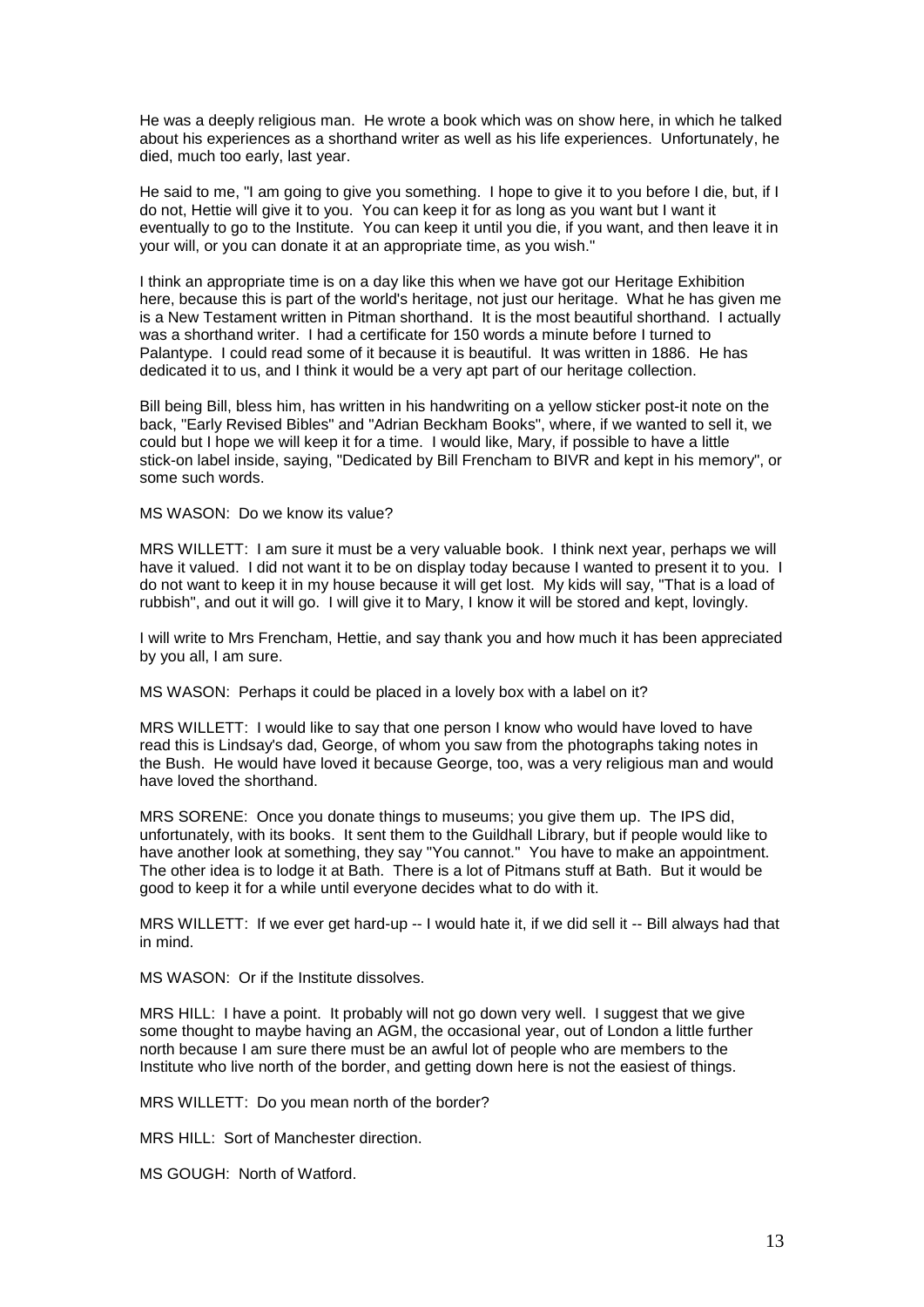MRS WILLETT: I thought you meant Scotland.

MS WASON: We are the British Institute, by the way.

THE PRESIDENT: We will certainly discuss it. One of the reasons for the audio conferencing is so that we can perhaps engage more with the members up north and in different parts of the country.

MRS HILL: Yes, because there may be an awful lot.

THE PRESIDENT: That is something we are still looking at. We will certainly consider it.

MRS NOTT: We could have two meetings. We could have one down here and one up there at the same time.

THE PRESIDENT: With a video link.

MRS NOTT: I have done AGMs like that with two locations. We could do that.

MRS BICKERS: We did once at the Birmingham Conference Centre have a joint stall with the northern Association.

MRS HILL: Does that still exist?

MRS WILLETT: No.

MRS BICKERS: It was very well attended and had a great deal of interest.

MR BELL: Just as a matter of interest, that raises the question to me of what percentage of our membership, in fact, does live out of London, or very far out of London.

MRS SORENE: Quite a few.

MRS BICKERS: But they do not all live where we have the AGM.

MRS HILL: I think there must be quite a few.

MRS BICKERS: But they do not all live there.

MR BELL: I was just interested to know.

MRS DUTTON: But they do not all live where we would be holding the AGM.

MRS NOTT: It would be sensible with this video conference type thing.

THE PRESIDENT: Or even audio conferencing.

MRS WILLETT: I have already suggested that we can have a meeting, as we are having today but for the people who live north of the Watford Gap. They would have to agree amongst themselves where their central point would be. Then we could have an audio conference or a live link so that it runs concurrently and they will be able to participate.

MRS BICKERS: That is like video-link evidence.

MRS LLOYD: Exactly.

MRS WILLETT: You will not get a lunch though!

MRS NOTT: We could both have a lunch.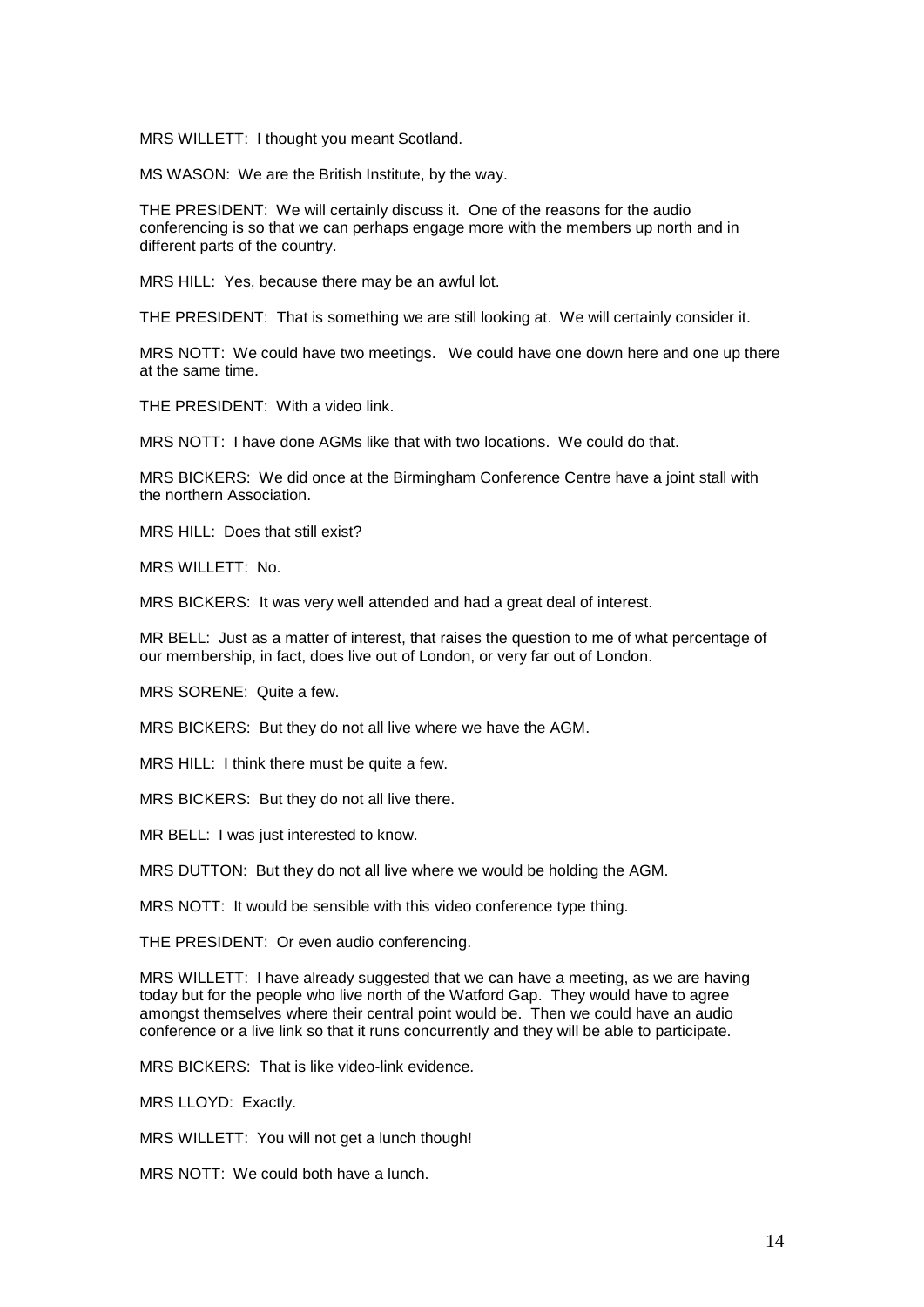MRS LLOYD: We could interact with them.

MR BELL: I suggest a nice country pub somewhere! (*Hear-hear*)

THE PRESIDENT: And you are going to say Wales? (*Indicated Mrs Holley*)

MRS HOLLEY: Why not! I have two questions. How many people here have actually travelled from out of London to come to London today?

THE PRESIDENT: A good question.

MRS HOLLEY: There is me.

MRS SORENE: Pat, behind you. Have you come from Somerset today?

MRS WILLETT: Who has come the furthest? I have come from out of London.

MRS HILL: I am from Worcestershire.

MRS WILLETT: Who has travelled more than a hundred miles?

MRS HOLLEY: I was three hours on the train today. We were diverted.

MRS NOTT: You could participate from your home.

MRS HOLLEY: The other question I had was if that does not come off with the audio thing, as a way to get members here, would the Council consider giving some kind of donation towards travel expenses because coming into London is very expensive?

THE PRESIDENT: It is very expensive. I know because I actually went to Manchester a couple of weeks ago and I think my fare was £82. It was five hours from where I live, because I live in East Anglia.

MRS MILLER: Where do you live, Frances?

THE PRESIDENT: I live near Colchester.

MRS MILLER: Llive in Suffolk.

MRS HILL: Can I just say on that score, if there is an AGM we have advance notice of that, and you can buy tickets in advance, and it is a lot cheaper.

THE PRESIDENT: It is a five-hour journey for me.

MRS HILL: It is four for me by the time I left from home by car.

MRS NOTT: We have video links, and I have actually done meetings where you have a big screen and you can see the people in another country. It would be good to have something like that.

MRS HILL: It is just from the expense point of view.

MRS NOTT: Exactly; so therefore people would not have to travel so far.

MRS WILLETT: If we were going to go to the expense of doing it, we would have to make sure that there were the numbers. There would have to be about six of you up there, if you say, "Yes, we will guarantee to be there." Otherwise it is really going be dipping into our reserves. There will not be lunch and that. That is a dead cert. It would be taking over from the lunch. We would be dipping into our reserves quite heavily.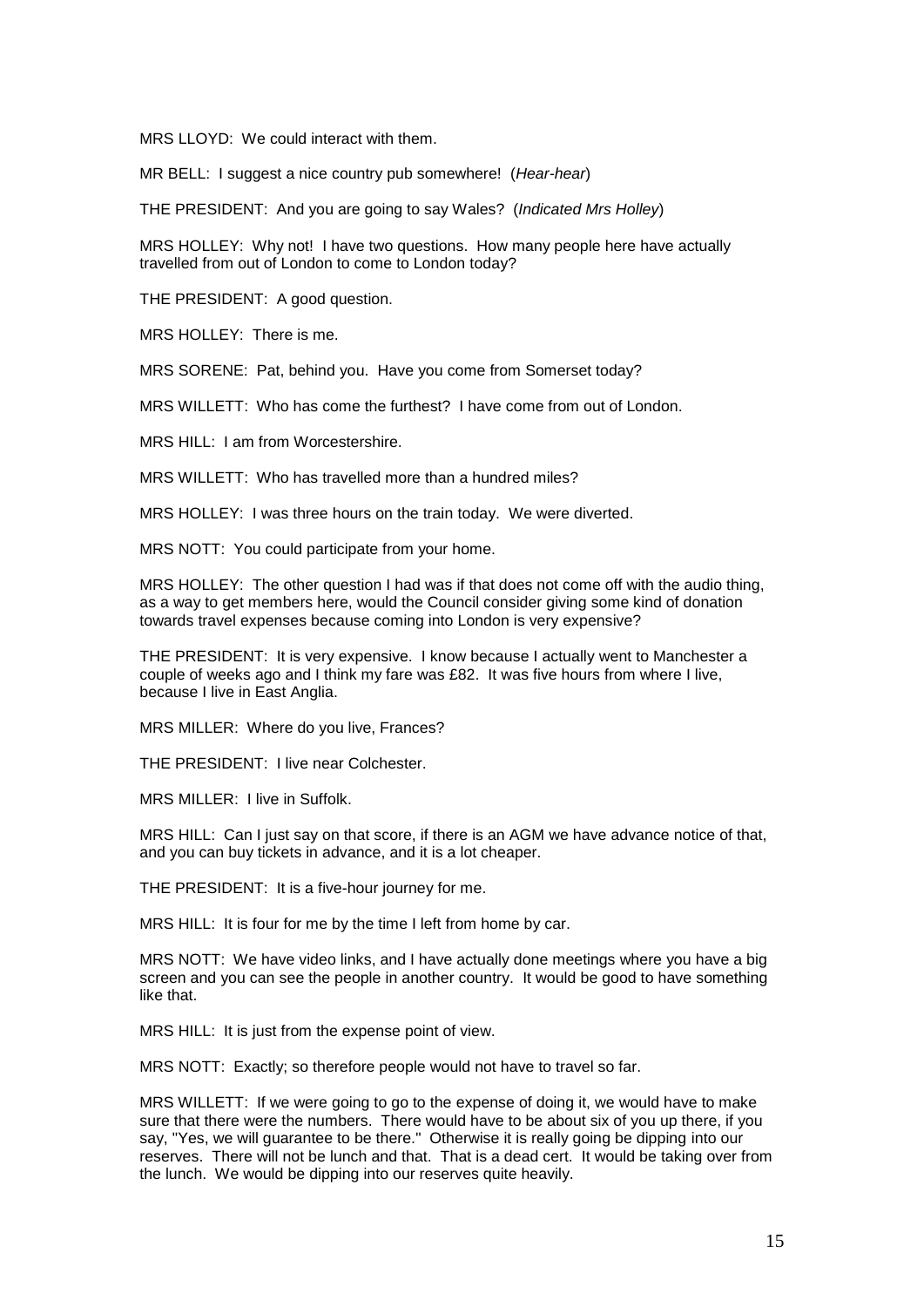MRS NOTT: We are going to look into it. I am sure we can come up with something, in this modern age.

THE PRESIDENT: Yes.

MR BELL: I would think that if we did agree to have a meeting outside of London, *a-propos* of what Betty has just said, none of us is so poor that we would not put forward a tenner to buy a few bottles of wine and a few nibbles.

MRS HILL: That is right. Yes.

MR BELL: I say that.

MRS MILLER: That is if the fees go up.

MRS HILL: Would that not be a better suggestion overall? Perhaps that would be a minority, to ask for a donation from members towards lunch for the AGM?

MRS NOTT: We have done in the past.

MRS SORENE: It does not always go down very well.

MS WASON: We used to do it.

MRS WILLETT: Jean was talking about AVSTR earlier, our sister organisation. They have their AGM in the afternoon, and then they all go to their bedrooms and titivate. Then they come down and have drinks. Then they have a party and then they go home the next morning very hung-over. We could think of something like that! They do that in various places round the country.

MRS LLOYD: That is a good idea.

MRS WILLETT: But BIVR members have never wanted to socialise in the last 15 years.

MRS BICKERS: We have tried. We had a dinner and dance.

MRS WILLETT: It does not work. They do not want to associate socially with other BIVR people.

MRS NOTT: I think it is not quite like that. Saturdays are very precious.

MRS BICKERS: We had a nice trip down the river once. We also used to have a very big formal dinner and dance, but then the firms used to pay for that. The principals of the firms were all members of the Institute.

MS WASON: We had parties for the Judges. We had an ulterior motive.

THE PRESIDENT: There are various types of software like SoftWeb, WebEx, GotoMeeting, and Microsoft have one as well, Live Meeting, where members could vote on-line and they could hear what was being said. It is not that expensive, so it is one of the things we can look at.

MRS WILLETT: Can they participate as well?

THE PRESIDENT: Yes, they can.

MRS WILLETT: I think it is something.

MRS NOTT: It is worth looking into.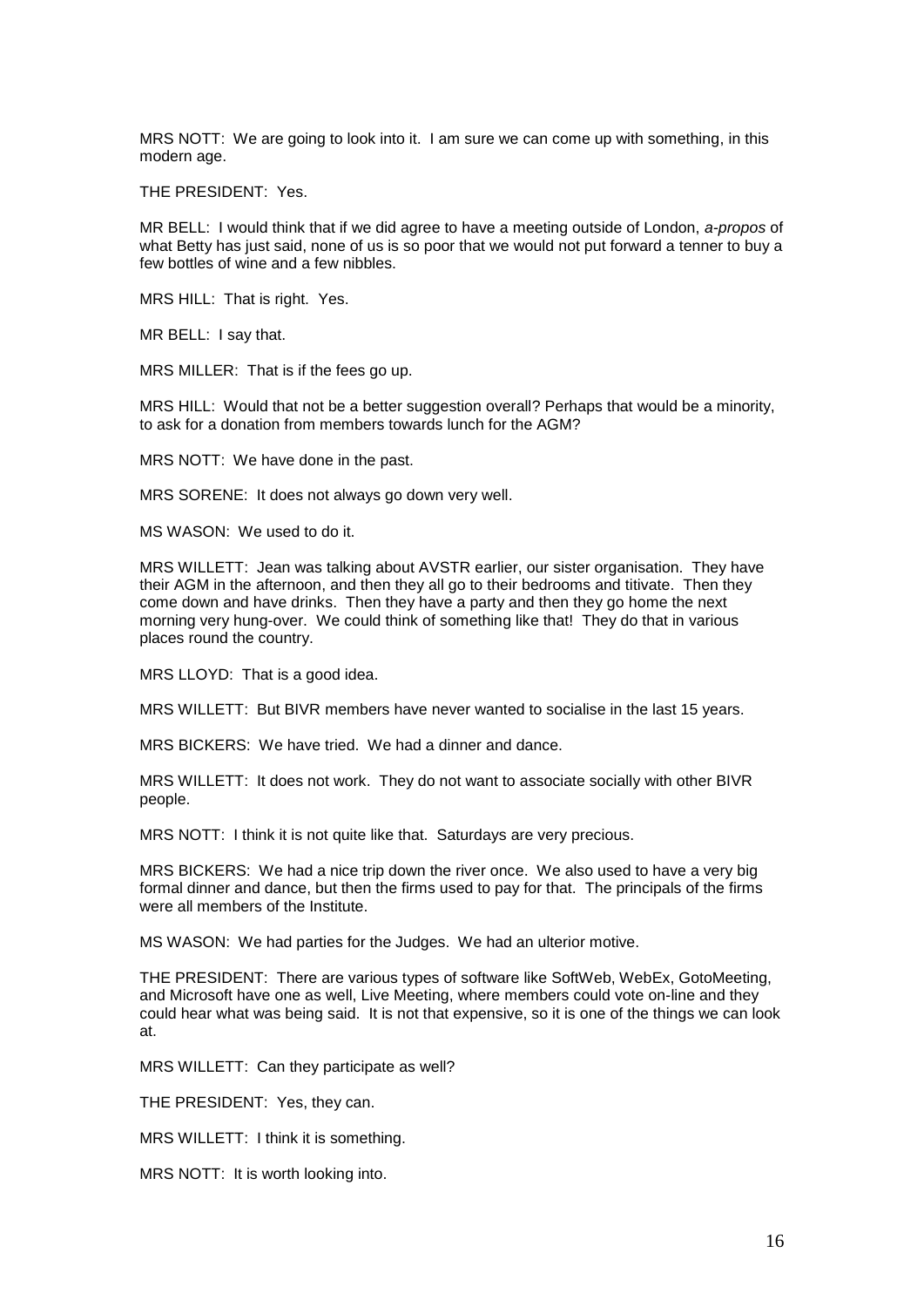MRS WILLETT: We have to start looking into it now.

MRS FRITH: I think things have improved in that at one time it used to be in the evening during the week, which really meant that most people who lived outside London, unless they were going to take the day off work, were not going to be able to come.

MRS WILLETT: But Pat, even before that, when I first became a member of the Institute, which was back in the early sixties, they used to have the meeting at 12:00 o'clock on a Monday. Of course, the only people who turned up were the principals of the firms. That is why the principals were always the Council and always the President. That is why the division of the fees was always absolutely crazy. Then I became a freelance, and I said, "Right. I am going to that meeting." Of course, I started asking questions, and that really set the cat among the pigeons. But it was always on a Monday at 12:00 o'clock and it used to last about half an hour. Everything was approved, and, "It is old Charlie's turn this year."

MRS FRITH: I did not know that was how it was.

THE PRESIDENT: I think the web conferencing, though, is good because people can vote on-line.

MRS NOTT: Yes.

THE PRESIDENT: And they can chat. If you grab your seat early, you can actually talk as well to presenters, so I think that is probably the way forward.

MRS NOTT: We want to still meet because that is part of the social aspect. With two locations then you could socialise with people from the North, so that would be a solution as well. We do not want to be all sitting in our own homes.

THE PRESIDENT: It is not instead of face-to-face meetings. It is augmenting what we have got. That is the idea there.

MRS HILL: Could I ask one other very brief thing as well to do with the Institute website and the forum? I do not know if it is me just being thick, but I do not seem to have an awful lot of luck with that. I cannot seem to access the messages properly on there. It is very hit-andmiss.

THE PRESIDENT: If you talk to me after the meeting then maybe I can help you.

MRS HILL: Is there any way that you could do an easy-to-follow guide on how to use the forum?

THE PRESIDENT: We actually did a guide last year.

MRS NOTT: Mary did a very good one with little add-ins, and everything.

MRS HILL: On the forum?

MRS NOTT: I think so. It was a hand-out.

MRS HILL: I was not here last year. I did not make it last year.

MS GOUGH: I find that when I go in via Internet Explorer, as I am on AOL, it is not selfexplanatory, actually how to get to the forum. Usually I manage to open it up by opening one particular thing; I cannot remember what it is called now. But it is not immediately obvious that that would open the forum, and it comes up as "Test forum".

MRS HILL: Yes, that is right. That is like what I get.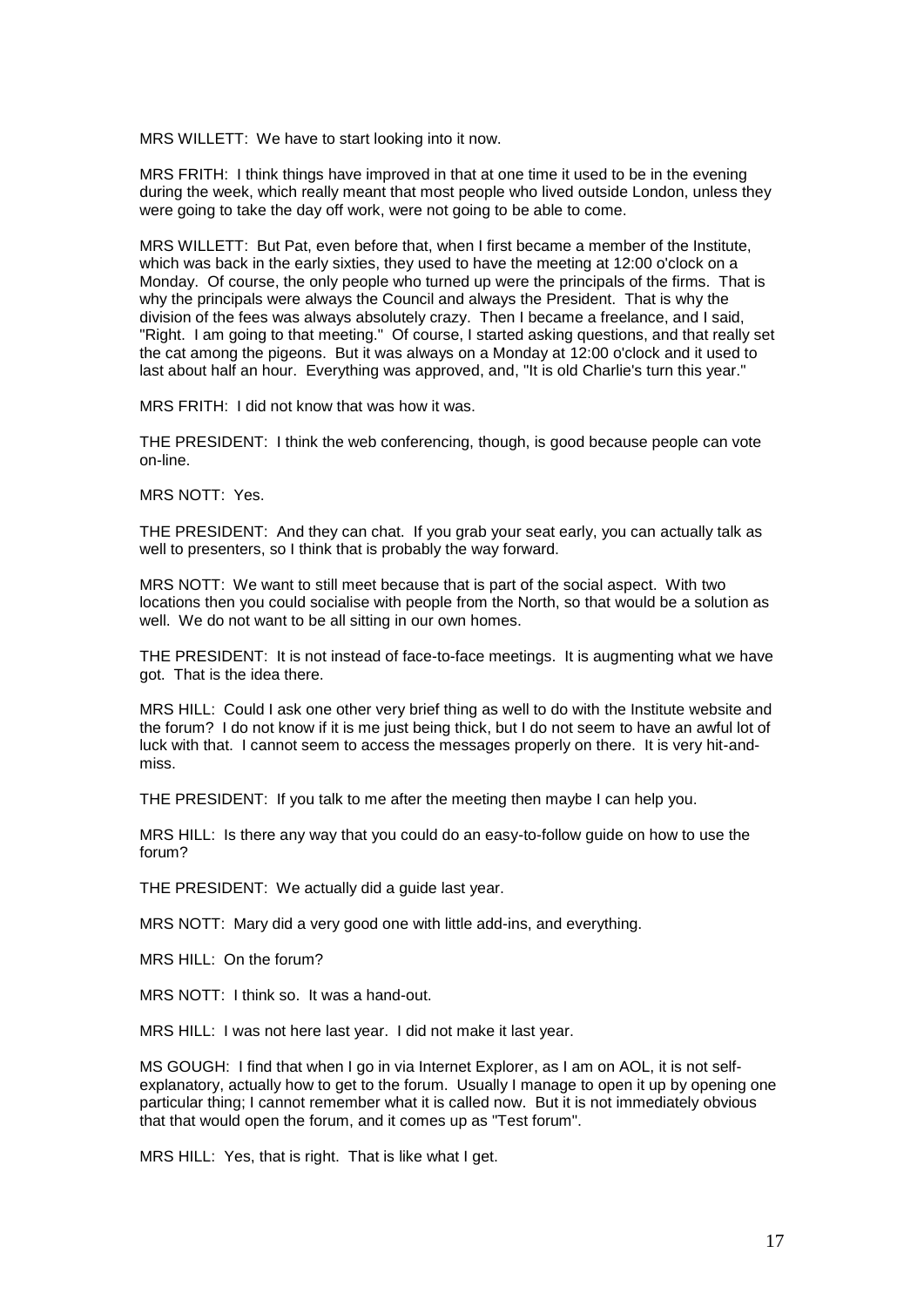MRS SORENE: I am afraid that is still up there. We never managed to get that wording taken off.

MS GOUGH: But the messages I was able to get went back to, I think, the beginning of last May or the end of last May in the forum. Is that right?

MRS SORENE: It was only in about February-March time that it went on-line with our new website. Some things have disappeared from it. We do not know why.

MRS DUTTON: To add something to the forum I have discovered, because I have added something, you have to click the "Forum" box. Am I right on that, to add something to the notice board? That is not obvious. I did not find it.

MR BELL: That is right, Shelley. I have had that experience.

MS GOUGH: It might be because I am thinking of how the old website worked.

THE PRESIDENT: It is actually the same.

MRS SORENE: It is virtually the same way of getting in to it as before. Sheryll?

MRS HOLLEY: Is it possible to get stuff in date order because I go on there every now and again and I am for ever looking down the right and the blur of dates, thinking, "Has anything new gone on there?"

MRS SORENE: The date comes up at the beginning when you log in. Having got into the forum, the last post is actually dated on the right.

MRS HOLLEY: That is right, but I am just wondering whether there is a way of putting everything in date order.

THE PRESIDENT: I can tell you if there is something new that you have not seen, it comes up orange. There is an orange bell, or something.

MRS WHITE: It should be emboldened if you have not seen it.

MRS SORENE: It is not as well used as I would have hoped.

MS GOUGH: I think what confuses me is that sometimes I look at what I am thinking is the date of the post, but it is actually the date that the person joined the register or first registered. That confused me.

MRS SORENE: Some people, unfortunately, had to be put back in because the "do not know your password" click for some reason had gone awry. I have had to delete somebody to put them back in to give them their password again, otherwise they cannot get in. It looks as if they have only just joined, and they have had to be reinstated.

MRS NOTT: We are looking at it to see if we can tweak it and get it a bit more user-friendly.

THE PRESIDENT: The website has been a success. Lots of people are using the website to find reporters.

MS DOYLE: Those that can get into it.

THE PRESIDENT: Last year we had people who appreciate the value of our database of people with niche skills. We had one firm that wanted us to give them all of our database so they could market shorthand writers to legal bodies, and we said no. But it is interesting.

MRS NOTT: People are getting work through the website and enquiries for work.